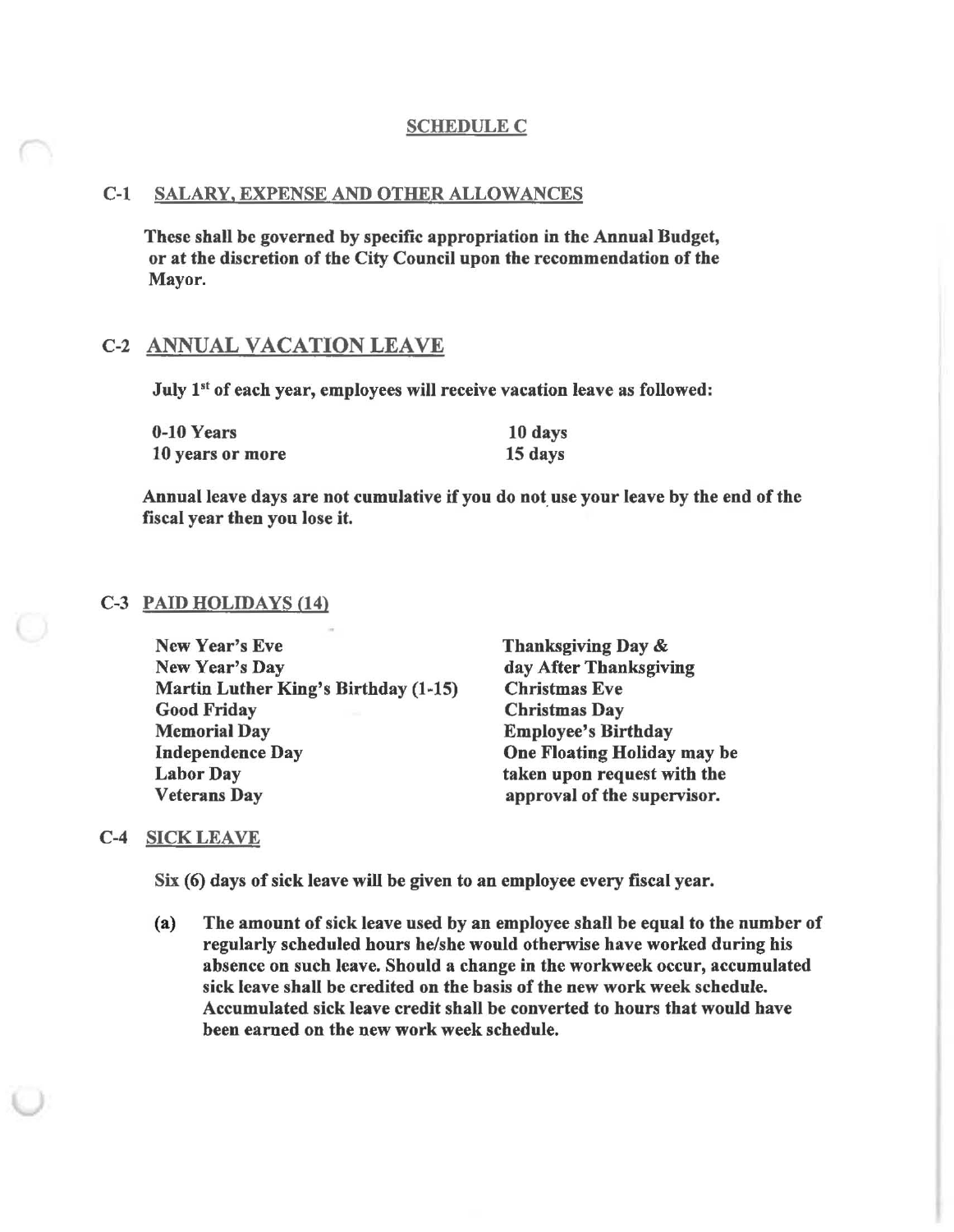- (b) A certification of illness or jury from a physician of the Mayor's choosing, at the City's expense may be required by the Mayor as evidence of illness or disability before compensation for the period of illness or disability is allowed, and shall be mandatory if the illness or disability exceeds three (3) working days. Abuse of the sick leave privilege or falsification of illness or disability will result in disciplinary action up to and including discharge.
- (c) Sick leave will not be allowed when absence is due to the use of narcotics or intoxicants, willful misconduct, or any illness or injury incurred while self- employed or employed by other than the city.
- (d) Any employee who becomes ill and unable to report for work, must, unless circumstances beyond the control of the employee prevent such reporting, notify the supervisor on duty within one (1) hour after the starting time of his/her particular shift on the first day of his/ her absence, unless other reporting agreements are made between the employee and his/her department head, and daily thereafter, if not hospitalized, or sick leave pay will not be allowed.
- (e) If the employee so elects, after all accrued sick leave is used, vacation leave may be used and payment made therefore to the extent of vacation leave accrued to which employee is entitled as of such date.
- (f) When an employee receives his/her last check for sickness, he/she will be placed on leave without pay for a period not exceed three (3) years or his/her seniority, whichever is less. If, at the end of that time, employee is still unable to return to work, his/her employment shall be terminated. Employee shall be eligible for re-employment, provided he/she has completely recovered, and has a doctor's statement to that effect subject to City physical examination and approval, and provided further, that a position is available in accordance with his/her seniority.
- (g) Any employee who hecomes ill and unable to report for work, must, unless circumstances beyond the control of the employee prevent such reporting, notify the supervisor on duty within one (1) hour after the starting time of his/her particular shift on the first day of his/ her absence, unless other reporting agreements are made between the employee and his/her department head, and daily thereafter, if not hospitalized, or sick leave pay will not be allowed.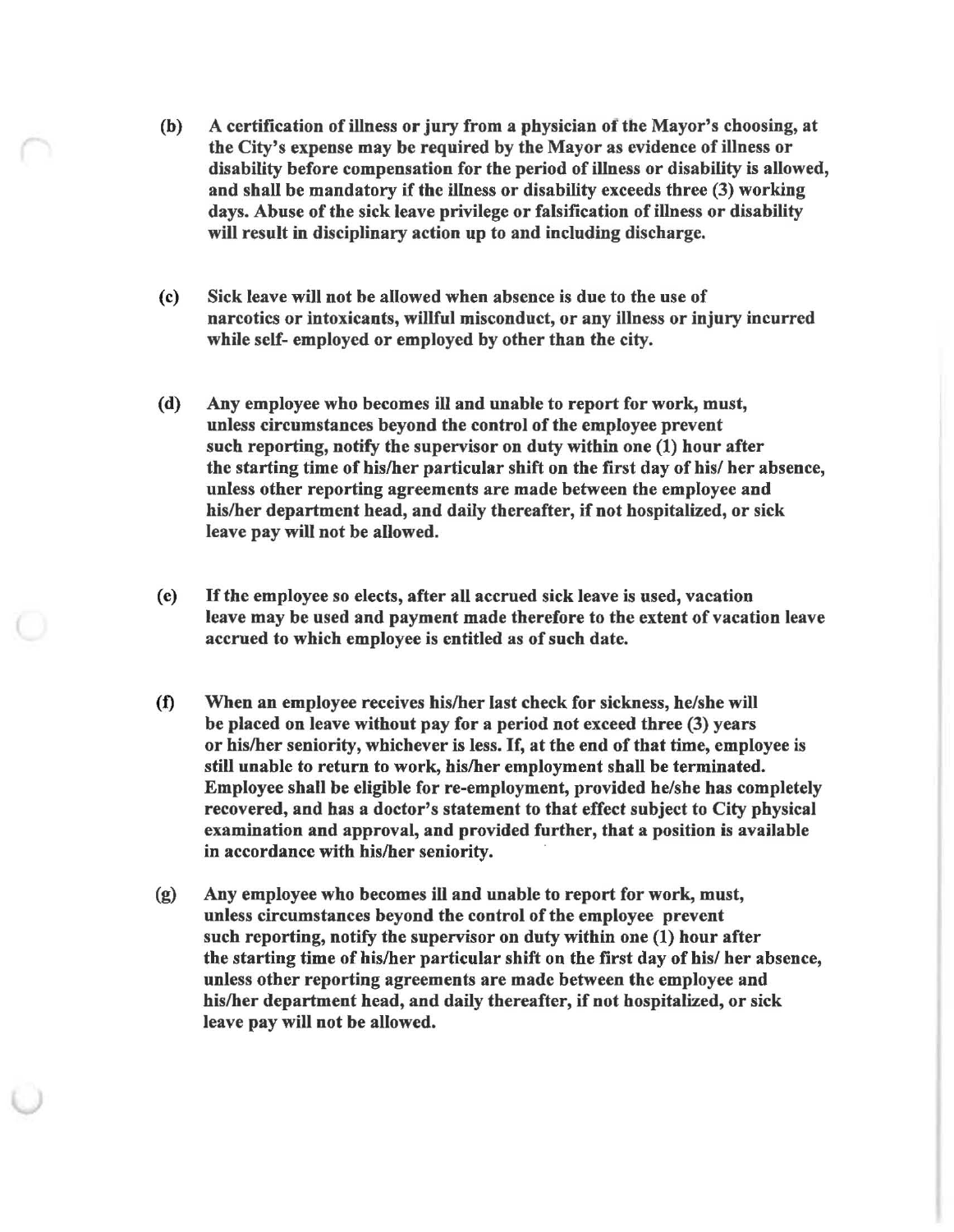- (h) If the employee so elects, after all accrued sick leave is used, vacation leave may be used and payment made therefore to the extent of vacation leave accrued to which employee is entitled as of such date.
- (i) When an employee receives his/her last check for sickness, he/she will be placed on leave without pay for a period not exceed three (3) years or his/her seniority, whichever is less. If, at the end of that time, employee is still unable to return to work, his/her employment shall be terminated. Employee shall be eligible for re-employment, provided he/she has completely recovered, and has a doctor's statement to that effect subject to City physical examination and approval, and provided further, that a position is available in accordance with his/her seniority.
- (j) During any period an employee is off on a medical leave of absence, medical and life insurance will continue in full force by the employer at the group rate for a period not to exceed ninety (90) days.
- (k) Effective July 1, 1985, any schedule C employee of the City of Inkster who voluntarily terminates employment and who has 15 years or more of service with the City of Inkster may convert sick leave to vacation leave at the rate of (5) sick days to one (1) vacation day (see council Resolution #85-9-341).

Unused Sick will be accumulative.

#### C-5 PERSONAL LEAVE

Three (3) days per year - not related to sick leave use and not cumulative. All use shall be with approval of the Mayor.

#### C-6 EMERGENCY AND FUNERAL LEAVE

In the case of serious illness in the immediate family, emergency leave may be granted by the Mayor. Immediate family shall include wife, husband, child, brother, sister, parent, parent-in-law and grandparents.

In case of a death in the immediate family, upon approval from the Mayor, leave may be granted. Immediate family is defined as wife, husband, child, brother, sister, parent, parent-in-law, grandparents, sister-in-law and brother-in-law.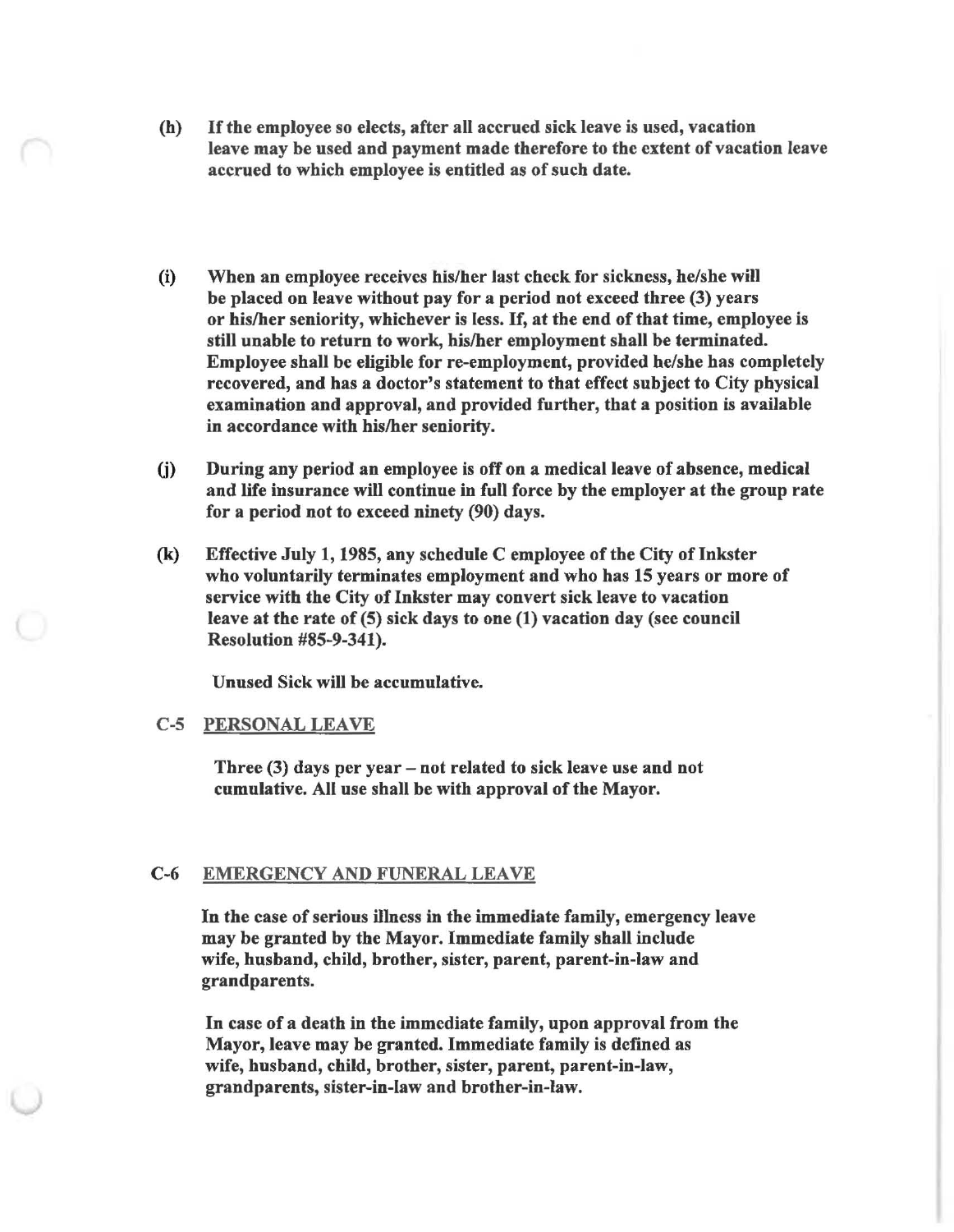If death occurs to other relatives of the employee and/or if there are other emergencies not stated above, leave may be granted and chargeable to accumulated sick leave.

Emergency and funeral leave together shall not exceed ten (10) days per year.

### C-7 DEFERRED COMPENSATION

All employees will be eligible to participate in a 457 Plan. Vacation payout may be added to this plan.

C-8 INSURANCES (Hospital/Medieal, Sickness/Accident, Long Term, Short-Term, Dental)

Terms, coverage and contributions shall be determined by the plan currently in force for AFSCME employees.

C-9 LIFE INSURANCE-Based upon annual salary.

Term and coverage and contributions shall be determined by the plan currently in force for AFSCME employees.

# C-IO SEVERANCE PAY (Subject to the approval of the Mayor)

If the employee's services are terminated involuntarily (for other than retirement or unlawful conduct), the employee shall be paid Severance pay as follows: For service...

| A. Up to two years:         | Two weeks pay.  |
|-----------------------------|-----------------|
| <b>B.</b> Up to five years: | Four weeks pay. |
| C. Up to ten years:         | Eight week pay. |
| D. More than ten years:     | Ten weeks pay.  |